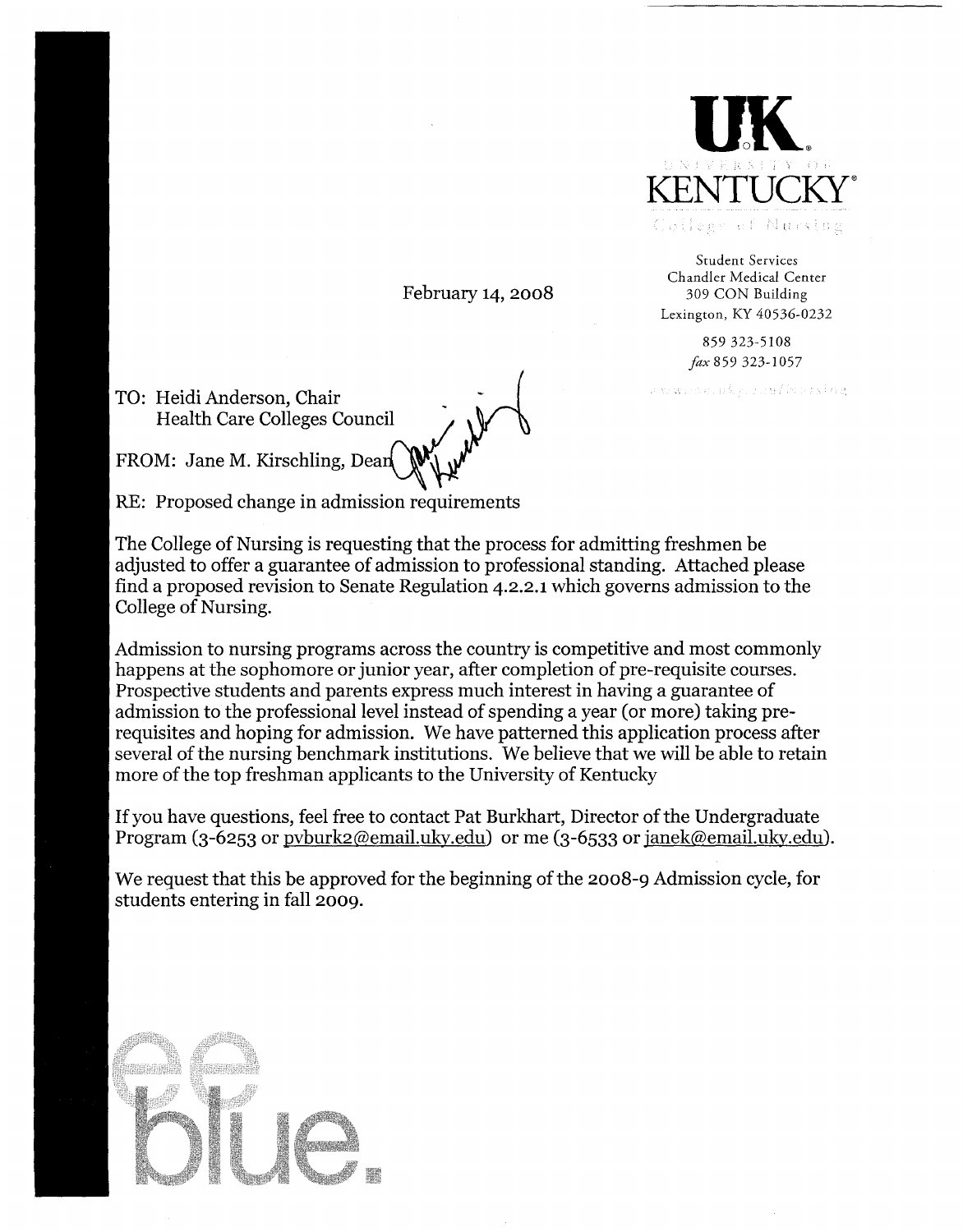**4.2.2.1 Admission to College of Nursing** [US:4/12/82; US:3/10/86; US:10/14/91; US: 2/13/95; US 4/10/00] The College of Nursing (CON) enrollment will be composed of four-year students, associate degree nursing graduates and diploma nursing school graduates. Admission to the University does not guarantee admission to the College of Nursing. Preference will be given to Kentucky residents.

Applicants must be in a state of good health enabling them to carry out the functions of the professional nurse. Routinely, each student will be required to obtain a rubella and rubeola titers, and have an annual tuberculin test or chest x-ray.

Progression to upper division courses is regulated so that the total number of full time equivalents at the beginning of the junior year does not exceed 120. Admission criteria for four types of students are presented below:

## **A. Criteria for Admission to the 4-year BSN Program Include:** [US 4/13/98; US 4/10/06]

## **1. Freshman Student**

Students will be admitted as freshman to a prenursing curriculum based on the following criteria:

**(a)** high school grade point average of 2.5 or above on a 4.0 scale

**(b)** meeting criteria for selective admission to the University of Kentucky as established by Rule 4.2.1.1

**2.** Selection for admission to the nursing curriculum will occur at the sophomore level for all students based on the following criteria:

- **(a)** a minimum cumulative grade point average of 2.5;
- **(b)** a grade of "C" or better in all required prenursing courses;
- **(c)** completion of an approved Medicaid Nurse Aid training program.

In addition, any or all of the following information may be evaluated as part of the admission application:

**(d)** a writing exercise based on criteria established by the CON;

**(e)** two letters of reference from individuals who can assess potential for success (e.g. teacher, employer);

**(f)** an interview with members of the Admissions and Progression Committee, or their designees.

## **3.** Early Admission

Early provisional admission to the Professional Nursing Curriculum will be granted to graduating high school seniors who meet the criteria of a high school gpa of 3.5 or higher and an ACT composite of 26 or higher (or the equivalent SAT combined score) providing students maintain a 3.0 gpa in *each* semester during the freshman year and a 2.75 gpa in the prerequisite science courses. Students who meet these requirements are guaranteed Early Admission in either the fall or spring of sophomore year to the Professional Nursing Curriculum. Students not meeting those requirements will be grouped with other applicants who are considered for admission after completion of the prerequisites.

**B. Criteria for Admission to the 4-year BSN Program for Transfer Students Include**: [US: 4/13/98; US 4/10/00; US 4/10/06]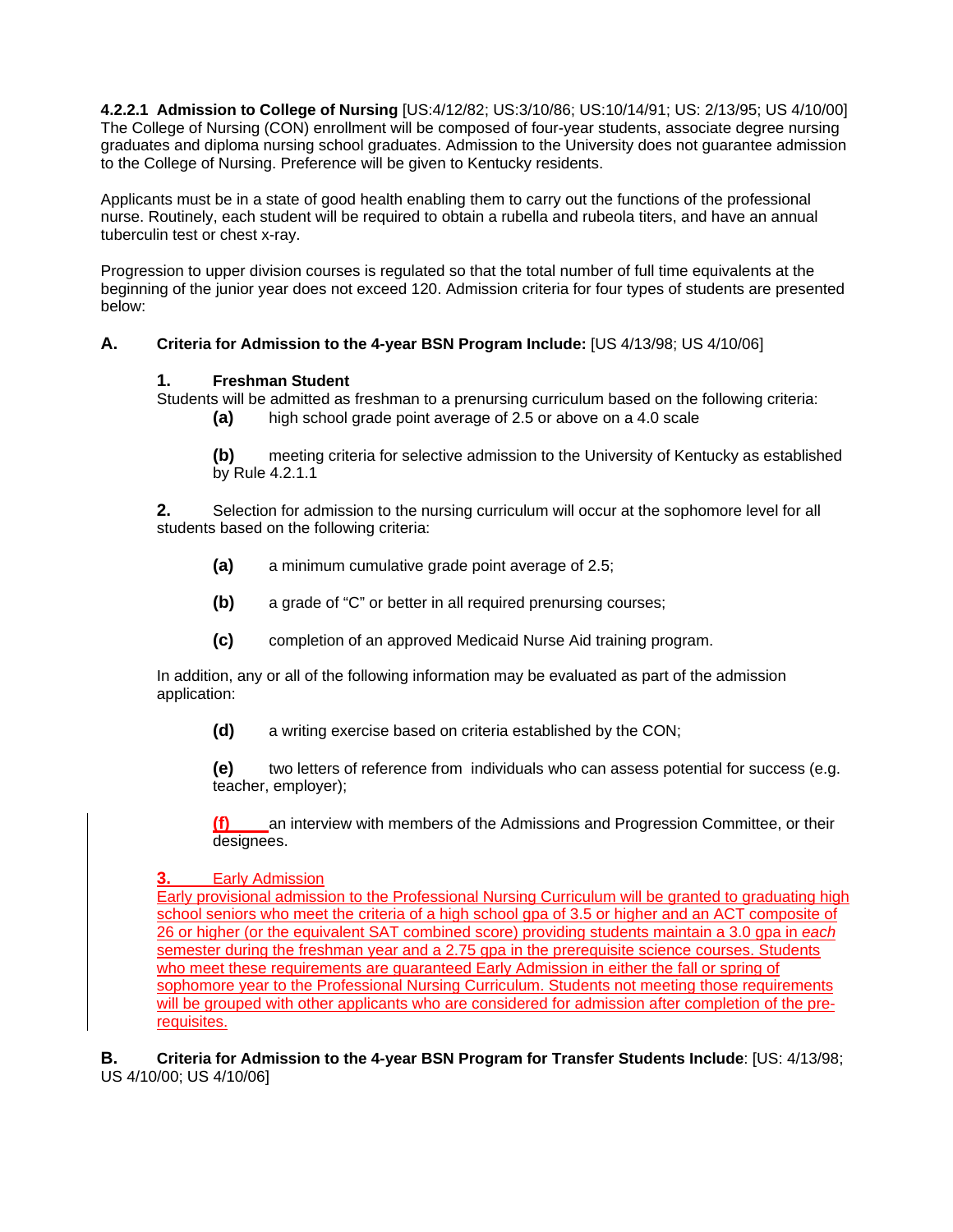**1.** for transfer students with less than 24 hours of college credit, meeting the criteria for entering freshman and a minimum grade point average of 2.5 on all college work attempted as computed by the Office of Admissions;

**2.** for transfer students with more than 24 hours of college credit, maintaining a grade point average of 2.5 on all college work attempted as computed by the Office of Admissions;

**3.** grades of "C" or better in all courses required for CON curriculum;

In addition, any or all of the following may be requested as part of the application:

**4.** a writing exercise based on criteria established by the CON;

**5.** two letters of reference from individuals who can assess potential for success (e.g., teacher, employer, etc.); and

**6.** completion of an approved Medicaid Nurse Aid training program;

**7.** an interview with members of the Admission and Progression Committee or their designee.

**C. Students will be eligible to apply for readmission the College of Nursing** after suspension from the College when they meet criteria as stated in Section B 1 and 2 of this policy.

#### **D. A student who is a registered nurse will be considered for admission to upper division courses in the nursing program based on the following criteria**:

**1.** The applicant must be a registered nurse licensed to practice in Kentucky;

**2.** an Associate Degree in Nursing from a college accredited by one of the six regional academic accrediting associations with a minimum GPA of 2.5 on a scale of 4.0 on all course work attempted as computed by the Office of Admissions.\*

- **3.** a statement of academic and professional goals;
- **4.** a letter of reference from a supervisor;
- **5.** an interview with members of the Admission and Progression Committee or their designee.

\*The registered nurse who is a graduate of a diploma program will be considered for admission after earning a minimum of 60 college credits which include:

| English                 | 6 semester credits  |
|-------------------------|---------------------|
| <b>Natural Sciences</b> | 6 semester credits  |
| Social Sciences         | 6 semester credits  |
| <b>Humanities</b>       | 6 semester credits  |
| Nursing <sup>o</sup>    | 28 semester credits |

°Nursing credits may be earned from regionally accredited colleges by taking the courses or by taking the ACT-PEP tests. It is strongly recommended that applicants contact the Office of Student Services in the College of Nursing regarding the approved nursing ACT-PEP credits. All nursing courses taken in associate degree or diploma programs are considered lower division courses and are not equivalent to upper division courses in this program. The applicant must have at least a GPA of 2.5 on a scale of 4.0 on all college course work attempted as computed by the Office of Admissions, and must have satisfactorily completed the ACT-PEP tests which establish the nursing credits.

The application deadline for admission to the Nursing program for all categories of student is March 1st. [SC: 4/24/95; US 4/10/00; SC: 10/30/06]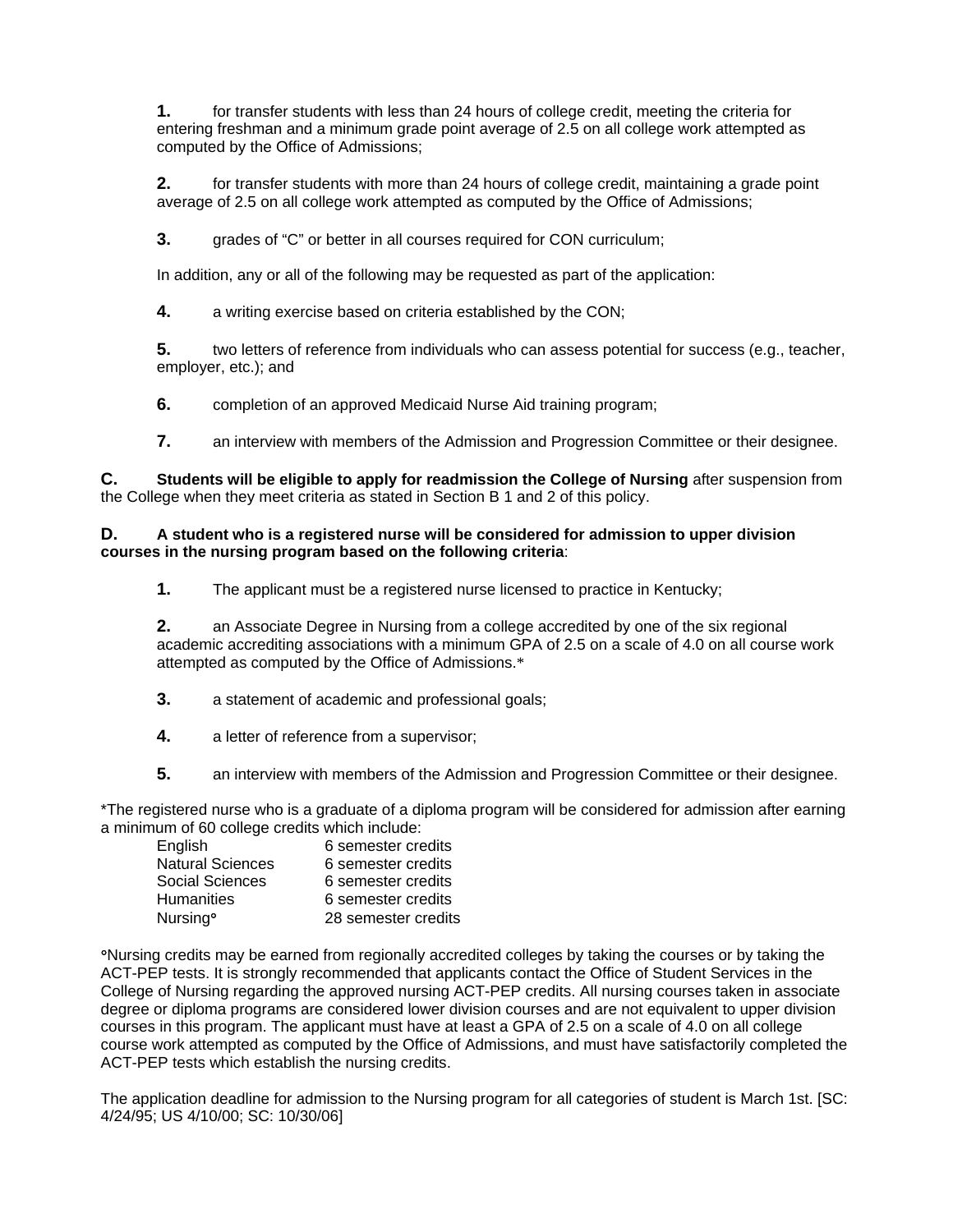## **University of Kentucky Senate Admissions and Academic Standards Committee**

- From: Senate Admissions and Academic Standards Committee (Joe Sottile (Chair), Lee Ann Jung, Alan Nadel, Peggy Piascik, Suzanne Segerstrom, Glenn Telling, Don Witt, ex officio, Kumble Subbaswamy, ex officio)
- To: Sheila Brothers, Office of the Senate Council
- Date: October 28, 2008

The following proposal has been reviewed and approved by the University Senate Admissions and Academic Standards Committee.

# **Early Admission to Nursing**